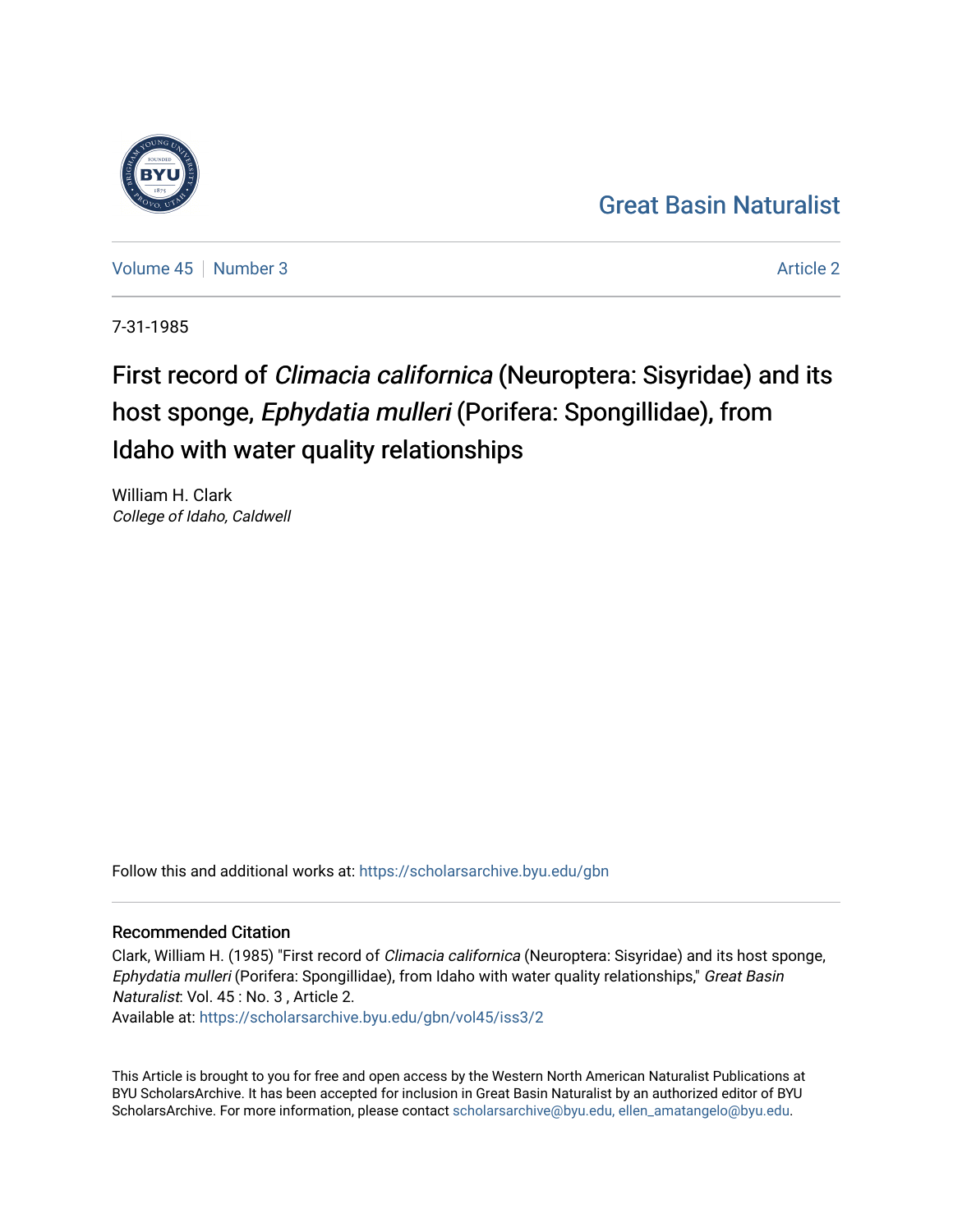#### FIRST RECORD OF CLIMACIA CALIFORNICA (NEUROPTERA: SISYRIDAE) AND ITS HOST SPONGE, EPHYDATIA MULLERl (PORIFERA: SPONGILLIDAE) FROM IDAHO WITH WATER QUALITY RELATIONSHIPS

#### William H. Clark'

ABSTRACT.—The spongillafly, Climacia californica Chandler, and its sponge host, Ephydatia mulleri (Lieberkuhn), are reported from the state of Idaho for the first time. Climacia californica has not previously been reported from E. mulleri. Collections were made in the Burley-Twin Falls area, and detailed water quality data are provided for the first time for spongillafly larvae. The water quality data also expand the known tolerance limits of E. mulleri for water temperature, conductivity, pH, hardness, silica, and residue.

On 16 July 1980, six larvae of Climacia californica Chandler were collected in the Snake River (near River Mile 653.7) at Heyburn, Minidoka County, Idaho, at an elevation of <sup>1265</sup> m (Fig.1). The Snake River at this point is part of Milner Lake, due to Milner Dam, which is located approximately 21 km downstream to the west.

The spongillaflies were collected on the surfaces of the crustose sponge, Ephydatia mulleri (Lieberkuhn) (Fig. 2). The sponges were found near shore growing on the under-



Fig. 1. Snake River at Heyburn, Idaho. Habitat of Climacia californica and Ephydatia mulleri.

Idaho Department of Health and Welfare, Division of Environment, 801 Reserve Street, Boise, Idaho 83712, and Museum of Natural History, College of Idaho, Caldwell, Idaho 83605.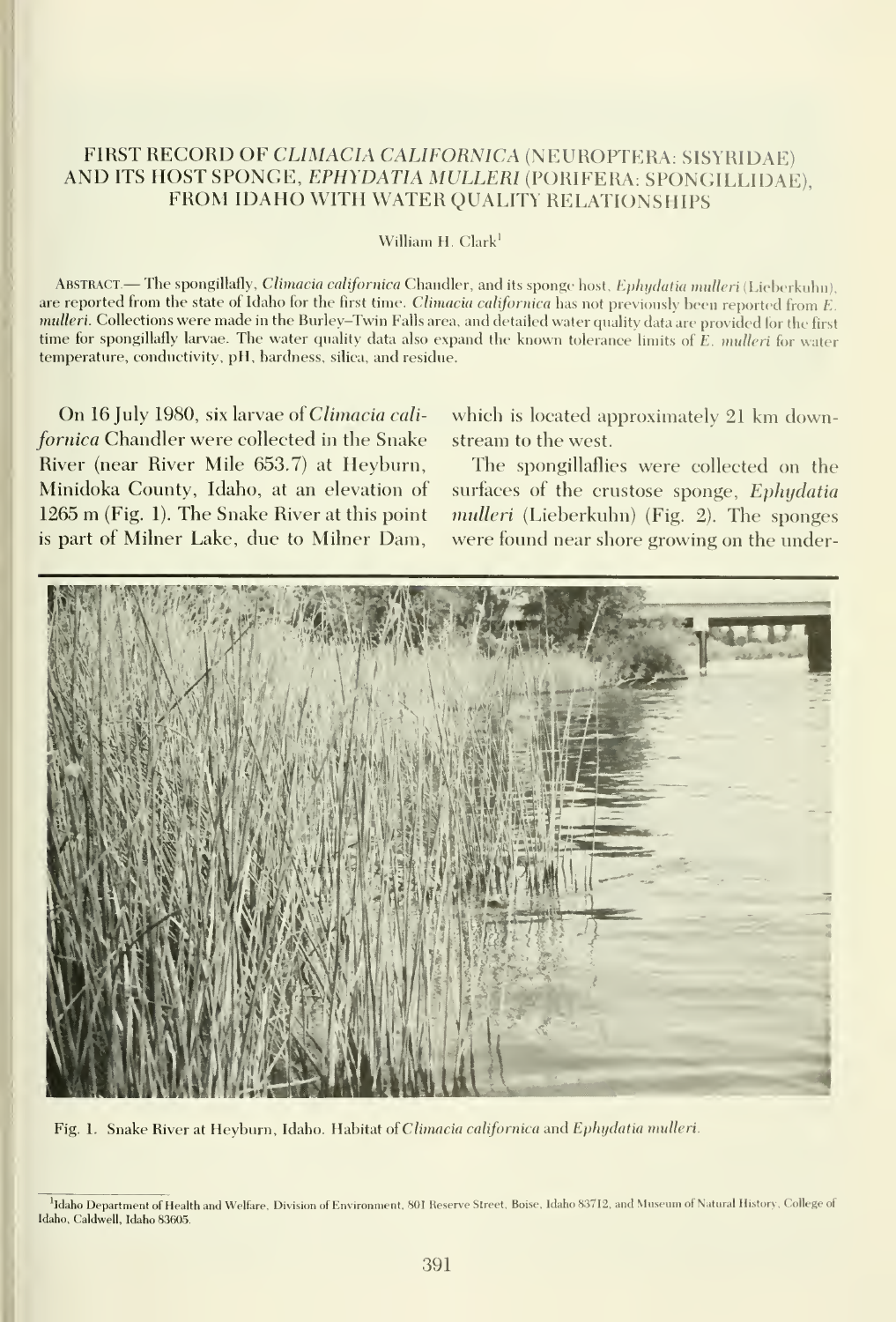

Fig. 2. The sponge Ephydatia mulleri from the Snake River near Heyburn. Scale: Pen is 13 cm in length.

side of rocks, bricks, and pieces of concrete and asphalt in approximately 0.25-0.5 m of water (Fig. 1).

#### Materials and Methods

Specimens were hand collected by pulling up rocks and debris and preserved in 70% alcohol. Voucher specimens of C. californica are deposited in the Orma J. Smith Museum of Natural History, College of Idaho, Caldwell (CIDA); the Entomology Collection, University of Idaho, Moscow (UI); the Department of Biology, Boise State University, Boise, Idaho (BSU); and in the private collec tions of A. D. Allen and R. C. Biggam. Speci mens of E. mulleri are deposited in the collections of the O. J. Smith Museum of Natural History, College of Idaho, Caldwell (CIDA) and the Department of Biology, University of New Orleans, New Orleans, Louisiana.

Water quality and quantity data were collected and analyzed by the U.S. Geological Survey in accordance with their standard pro cedures, as well as with "Standard Methods" (American Public Health Association 1971).

#### Results and Discussion

The aquatic neuropterous family Sisyridae has not previously been reported from Idaho. Climacia californica was originally described from California (Chandler 1953) and was previously known from only California and Ore gon (Chandler 1963). The species determination of the Idaho specimens is based on comparisons of the larvae with the illustra tions of Brown (1952) and Chandler (1953) and on a collection of adults taken by sweeping shoreline vegetation at Echo Lake near the Snake River at Twin Falls, Twin Falls County, by Albert D. Allen 13 July 1976. Additional specimens were collected at this locality by R. C. Biggam 22 July 1976 and by R. C. Biggam and L. R. Schoenike 19 August 1982. Twin Falls is approximately 42 river km downstream from the Heyburn locality.

The sponge, E. mulleri, is listed as widely distributed in the Northern Hemisphere by a variety of workers (Gurney and Purfin 1959, Pennak 1953, Penney 1960, and Penney and Racek 1968, to list a few) but has apparently not been reported from Idaho.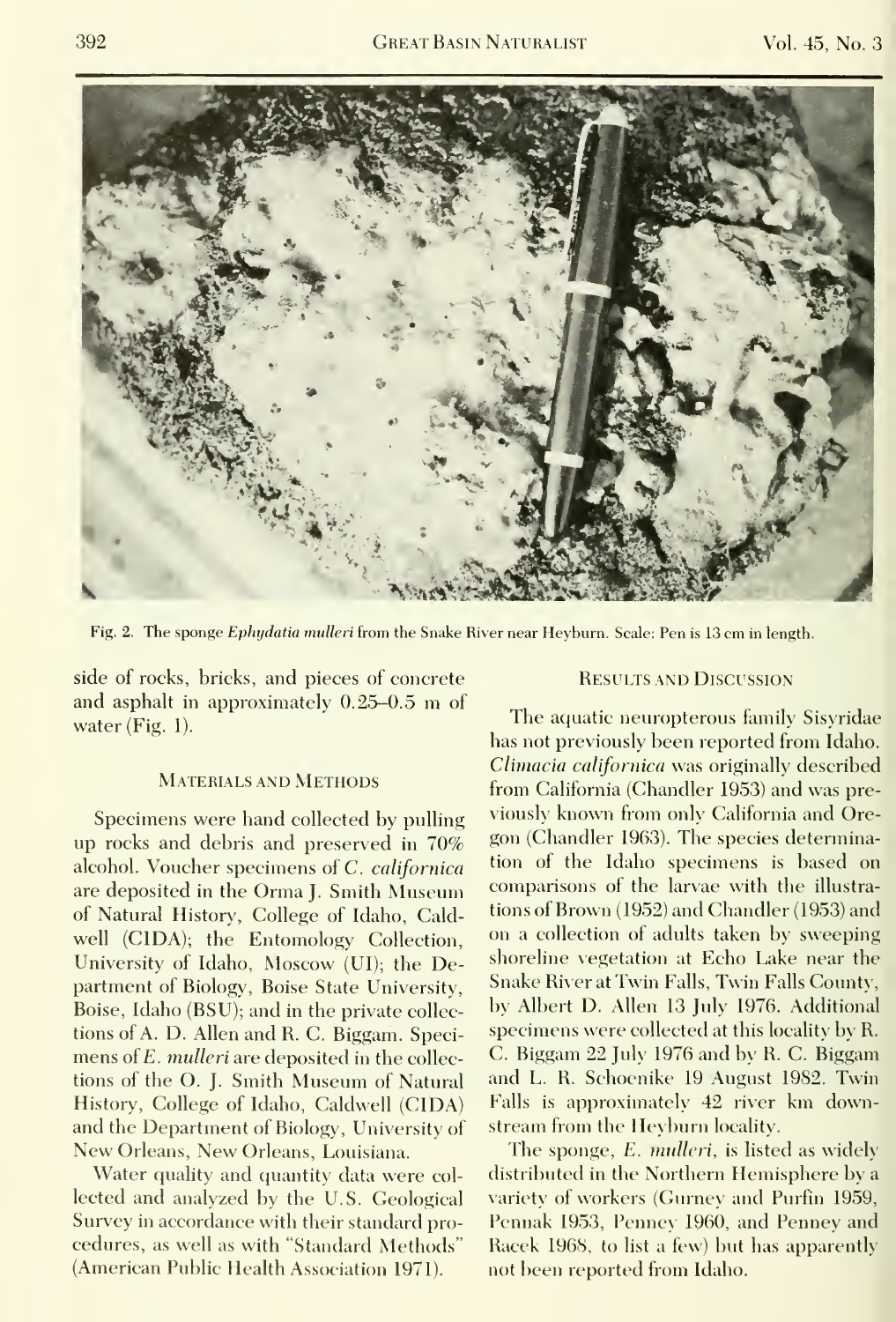|  |  |  |  | TABLE 1. Water quality parameters for the Snake River near Burley, Idaho 1974-1981. |
|--|--|--|--|-------------------------------------------------------------------------------------|
|--|--|--|--|-------------------------------------------------------------------------------------|

| Parameter                             | Units       | (N)            | Mean    | Standard<br>Deviation | Maximum  | Minimum |
|---------------------------------------|-------------|----------------|---------|-----------------------|----------|---------|
| Water temperature                     | <b>CENT</b> | 70             | 10.20   | 7.10                  | 23.00    | 0.00    |
| Flow                                  | <b>CFS</b>  | 69             | 6519.30 | 4590.01               | 21300.00 | 390.00  |
| Turbidity                             | <b>ITU</b>  | 44             | 6.30    | 4.32                  | 22.00    | 1.00    |
| Conductivity                          | Micromho    | 70             | 447.0   | 71.08                 | 842.00   | 351.00  |
| Dissolved oxygen                      | MG/L        | 67             | 10.60   | 1.96                  | 14.50    | 6.80    |
| <b>DO</b> saturation                  | Percent     | 61             | 107.00  | 16.52                 | 163.00   | 59.00   |
| COD low level                         | MG/L        | 33             | 12.70   | 13.28                 | 77.00    | 0.00    |
| COD high level                        | MG/L        | 31             | 12.80   | 8.36                  | 38.00    | 0.00    |
| pH                                    | SU          | 68             | 8.20    | 0.49                  | 8.90     | 6.30    |
| Carbon dioxide                        | MG/L        | 42             | 1.90    | 1.46                  | 7.20     | 0.50    |
| Total alkalinity as CACO <sub>3</sub> | MG/L        | 47             | 160.00  | 20.55                 | 202.00   | 124.00  |
| $HCO3$ ion $HCO3$                     | MG/L        | 41             | 189.00  | 23.92                 | 230.00   | 150.00  |
| $CO3$ ion $CO3$                       | MG/L        | 40             | 4.00    | 5.56                  | 22.00    | 0.00    |
| Total nitrogen as N                   | MG/L        | 70             | 0.95    | 1.10                  | 8,40     | 0.20    |
| Organic nitrogen as N                 | MG/L        | 70             | 0.60    | 0.93                  | 7.80     | 0.02    |
| Ammonia total-NH <sub>4</sub>         | MG/L        | 22             | 0.06    | 0.07                  | 0.27     | 0.00    |
| $NH_3 + NH_4 - N$ total               | MG/L        | 70             | 0.05    | 0.05                  | 0.25     | 0.00    |
| Total Kjeldahl nitrogen               | MG/L        | 70             | 0.63    | 0.94                  | 7.90     | 0.05    |
| $NO2$ and $NO3$ N total               | MG/L        | 70             | 0.32    | 0.46                  | 3.10     | 0.00    |
| Total PO <sub>4</sub> PO <sub>4</sub> | MG/L        | $\overline{4}$ | 0.08    | 0.05                  | 0.15     | 0.03    |
| Phosphorus total                      | MG/L        | 70             | 0.06    | 0.03                  | 0.14     | 0.01    |
| Total organic carbon                  | MG/L        | 49             | 2.96    | 1.32                  | 7.00     | 1.40    |
| Total hardness as $CaCO3$             | MG/L        | 12             | 165.83  | 53.17                 | 190.00   | 0.00    |
| Calcium dissolved                     | MG/L        | 11             | 47.00   | 3.44                  | 51.00    | 42.00   |
| Magnesium dissolved                   | MG/L        | 11             | 15.60   | 1.12                  | 17.00    | 14.00   |
| Sodium dissolved                      | MG/L        | 11             | 19.30   | 2.80                  | 23.00    | 15.00   |
| Potassium dissolved                   | MG/L        | 11             | 3.40    | 0.34                  | 4.00     | 2.90    |
| Chloride total                        | MG/L        | 11             | 18.54   | 3.93                  | 23.00    | 13.00   |
| Sulfate total                         | MG/L        | 11             | 41.80   | 8.27                  | 58.00    | 27.00   |
| Silica dissolved                      | MG/L        | 49             | 14.80   | 5.65                  | 25.00    | 3.00    |
| Arsenic total                         | $\mu$ G/L   | 53             | 3.40    | 1.08                  | 7.00     | 1.00    |
| Cadmium total                         | $\mu$ G/L   | 53             | 5.40    | 4.74                  | 12.00    | 0.00    |
| Chromium total                        | $\mu$ G/L   | 52             | 2.70    | 4.36                  | 10.00    | 0.00    |
| Copper total                          | $\mu$ G/L   | 53             | 36.50   | 48.62                 | 170.00   | 2.00    |
| Iron total                            | $\mu$ G/L   | 53             | 259.00  | 186.27                | 1100.00  | 10.00   |
| Lead total                            | $\mu$ G/L   | 53             | 55.70   | 44.08                 | 100.00   | 0.00    |
| Zinc total                            | $\mu$ G/L   | 53             | 45.30   | 65.19                 | 420.00   | 0.00    |
| Mercury total                         | $\mu$ G/L   | 53             | 0.10    | 0.18                  | 1.10     | 0.00    |
| Selenium total                        | $\mu$ G/L   | 50             | 0.30    | 0.51                  | 2.00     | 0.00    |
| Fecal coliform bacteria               | $/100$ ML   | 53             | 30.00   | 25.56                 | 86.99    | 0.00    |
| Suspended solids at 150 C             | MG/L        | 26             | 14.90   | 17.07                 | 87.00    | 2.00    |
| Residue suspended at 180 C            | MG/L        | 14             | 17.90   | 16.59                 | 59.00    | 3.00    |
| Residue dissolved at 180 C            | MG/L        | 50             | 264.00  | 34.06                 | 338.00   | 201.00  |

<sup>1</sup>Data from U.S. Geological Survey (1975-1982).

Little has been reported concerning the water quality requirements of spongillaflies. Roback (1974) describes the larvae of Sisyridae as not especially tolerant of extremes of water chemistry. He goes on to state that "Climacia areolaris was found at alkalinity greater than 210 ppm, total hardness greater than 300 ppm, and sulfate greater than 400 ppm." The mean alkalinity at the Burley Snake River station was 160 mg/l (mg/l = ppm) with a range of 124-202 mg/l; mean total hardness was 165.83 mg/l (range 0-190 mg/l); and the mean sulfate concentration was 41.8  $mg/l$  (range 27–58 mg/l) (Table 1). In addition, Table 1 provides, for the first time, detailed water quality information pertaining to this insect.

Harrison (1974) summarized the available water quality data for the sponge, E. mulleri. He listed the following ranges of parameters for which I have comparable data; conductivity 31-100 micromhos/cm; total hardness 60-160 mg/l; pH 6.1-8.5; residue 42-75 mg/l;  $S:O<sub>2</sub>$  0.7-11.6 mg/l; and temperatures of